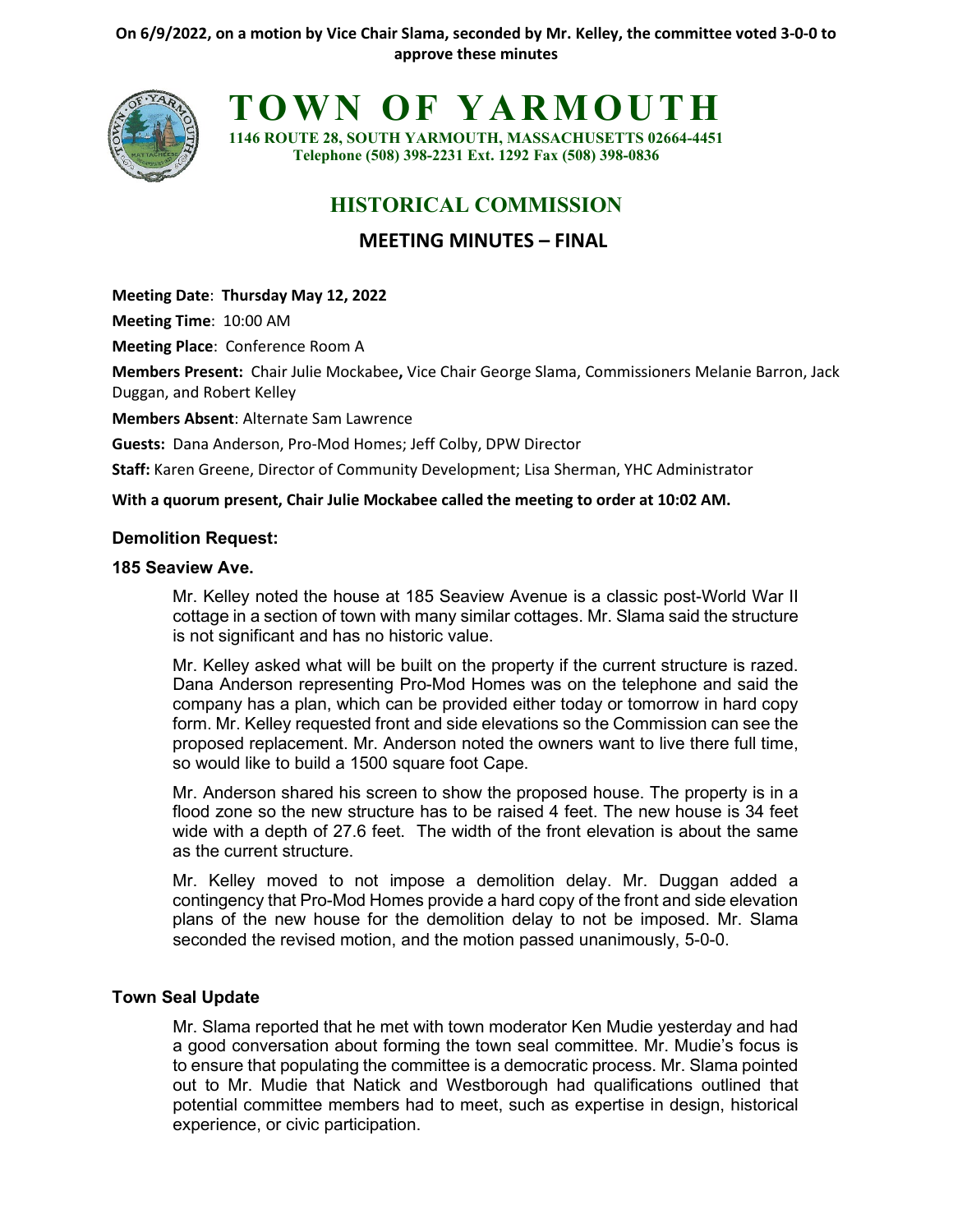#### **On 6/9/2022, on a motion by Vice Chair Slama, seconded by Mr. Kelley, the committee voted 3-0-0 to approve these minutes**

Mr. Mudie is moving forward with committee formation and is going to talk to Bob Whritenour about town representatives on the committee. Mr. Slama reiterated that the YHC recommended the committee be led by town officials. The YHC suggested the committee have seven members, and Mr. Mudie agreed, saying an odd number breaks a potential tie vote.

Mr. Mudie sees his job as populating the committee, then stepping back. At the first committee meeting, the membership will elect a chair, a vice chair, and a secretary to take the minutes. He wants to publish guidelines for selecting the committee to ensure it is a public process. Candidates should meet the qualifications outlined and convey what they would bring to the committee. Ms. Greene suggested having potential candidates complete a Talent Bank form. Committee member requirements could be posted on the town website. Mr. Mudie asked Mr. Slama to draft the notice.

It's expected that Mr. Mudie will interview the candidates, with a YHC representative sitting in on the meetings.

Ms. Barron asked if a form different than the Talent Bank form is needed to ensure enough data is provided about the candidate's qualifications. Ms. Greene suggested that qualified candidates be targeted to ensure they are aware of the openings on the committee. Notices could be sent to the schools, the town librarian, and other areas that could have qualified applicants. Check to see the participants on the committees in Mashpee, Natick, and Westborough.

# **Demolition Delay Flowchart**

Mr. Kelley shared a new demolition delay flowchart he put together to streamline the process into one sheet. In the Demolition Detrimental -> Yes box, the second paragraph is difficult to read. People buy properties and find out later they are subject to a demo delay, so the purchase part of the paragraph is incorrect. Ms. Greene said the language is from the demo delay by-law, so that would have to be changed for this section to be clearer. Mr. Kelley said it's not easy for people to find out they are in a historic district, or that there is a demolition by-law that could affect their property.

Ms. Greene said the onus is on the prospective property owners to do their homework. She has spoken with the Finance department to see about changes to the field card. The current software doesn't have the capability to calculate the 75 year timeframe, or to flag the property if it's in an historic district. We can get a quote for the cost to update the software to include this information. The new data could go in the "Notes" section. We can invite the Finance Director and Assessor to a YHC meeting so we can ask questions about what is feasible to add to the field cards.

# **RFP for CP Funded Archeological Survey**

Mr. Duggan stated that he has a draft of the RFP for the CP funded archeological survey, but it needs to be updated. Ms. Greene said it's on the short list of items to be completed, and that she wants to leverage Jeff Colby's expertise on this topic. Mr. Duggan wants more certainty; he feels the delay is related to COVID and bureaucracy at the Massachusetts Historical Society. He wants a date set for a meeting with Mr. Colby and Ms. Greene to move this forward. The survey will be easier to complete when the leaves are not on the trees, and we have lost the opportunity to start until the fall. We can circulate the RFP now and start the process.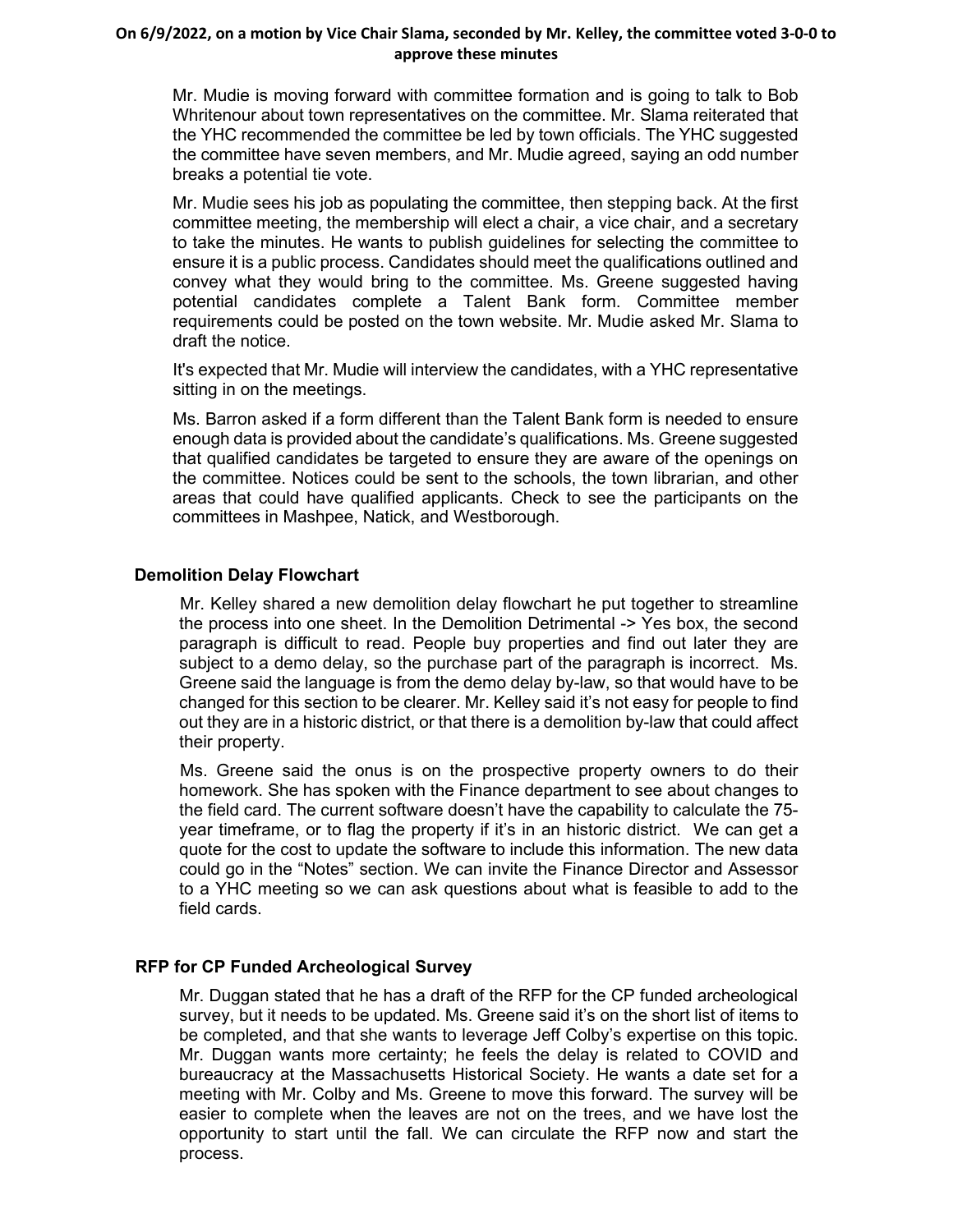#### **On 6/9/2022, on a motion by Vice Chair Slama, seconded by Mr. Kelley, the committee voted 3-0-0 to approve these minutes**

Mr. Kelley is not sure where the dig at the Bass River Golf Course is planned, but there are two areas near the narrows where there was significant saltworks activity that might obscure the survey; he can show Mr. Duggan where those areas are located. Mr. Duggan noted he is most interested in Native American activity, but also would like to know where the saltworks were located.

A preliminary archeological survey of the Bass River Golf Course was done during wastewater planning; Mr. Duggan would like to see that report. Ms. Greene said she does not want to share the report electronically, but anyone is welcome to review it in a conference room at the town hall. Mr. Duggan said he would come by to review it next week. He said the YHC should still be concerned about the golf course in case they decide to do any digging on the property, so we need to read and understand the report.

# **Dennis-Yarmouth Revolutionary War Recognition**

Mr. Duggan shared that he is almost ready to publish the first research on Revolutionary War participants from Dennis and Yarmouth. His work is a 12–15 page essay. When published, the D-Y group will be looking for ways to publicize the essay through social media, email, etc. to encourage interest in the 250<sup>th</sup> Revolutionary War celebration in 2025. Mr. Kelley suggested the essay be put on the historical society's website.

Ms. Barron suggested the Friends of Ancient Cemetery site as well since there are Revolutionary War soldiers buried in the cemetery.

Mr. Slama suggested Mr. Duggan make a motion regarding outreach for the D-Y Revolutionary War essay. Mr. Duggan moved that the YHC continue to support the Dennis-Yarmouth Revolutionary War Committee and its efforts to nurture town interest in Revolutionary War history; Mr. Slama added "by using all vehicles the town has at its disposal" to the motion. Ms. Barron seconded the motion, and the motion passed unanimously, 5-0-0.

# **Boston Tea Party Museum/Ancient Cemetery**

Ms. Barron shared that the Boston Tea Party Museum contacted the Friends of Ancient Cemetery because they discovered a participant in the Boston Tea Party, Joseph Bassett, is buried in the cemetery. In June, representatives of the Tea Party Museum are having an event at Ancient Cemetery with banners and participants in period costumes to commemorate Joseph Bassett's link to the Boston Tea Party. Ms. Barron wants to make sure the town is aware so there is publicity surrounding the event. Ms. Greene wants to ensure the Town Administrator knows and loops in the Board of Selectmen. And the Cemetery Department needs to be aware, as does the Friends of Ancient Cemetery. The date of the event has not been shared with Ms. Barron, but she will keep us posted as she learns more.

# **Archeological Survey Update**

Jeff Colby explained that the wastewater plan for the Bass River Golf Club has changed. When Yarmouth was working with Dennis and Harwich to combine wastewater efforts, the Bass River Golf Club was in Phase 1. Now that Yarmouth is doing its own wastewater planning, the Bass River Golf Club has been moved to Phase 3 or 4. The current wastewater plan from Parkers River Bridge to Barnstable, and from Parkers River Bridge to the Bass River Bridge requires new permits, design, and footprint impacts. Mr. Duggan asked Mr. Colby to keep the YHC in the loop as plans evolve for the project.